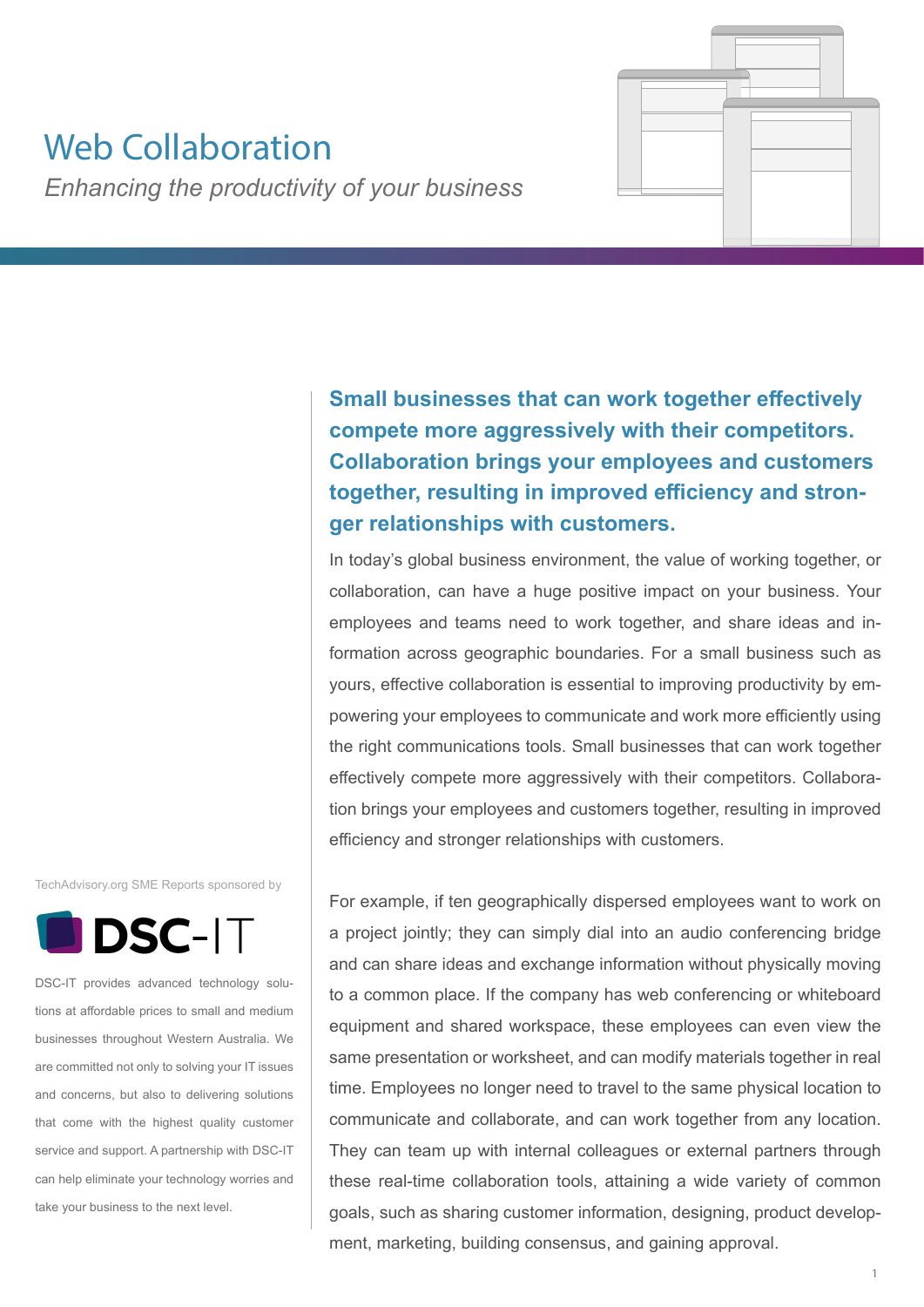# **2 Types of Collaboration Tools Synchronous and Asynchronous**

#### **Collaboration tools generally fall into two categories**

**Synchronous Tools:** Synchronous tools are presence-based, used when all parties are working at the same time but in different locations. These tools enable real-time communication similar to a face-to-face meeting, connecting people at a single point of time. This type of tool includes:

- Audio conferences
- Web conferences
- Video conferences
- Instant messages
- White boards
- Application sharing

Audio conferencing, a telephone connection between more than three people through audio connection, is useful for verbal discussions and dialogue. Web conferencing is the fastest growing collaboration tool. One that you could be using today. Connecting people together from multiple locations, allowing application and video sharing and can include features such as content, polling, and white boarding. Presence based instant messaging tools are useful for quick resolution of problems and issues.

**Asynchronous Tools:** Asynchronous tools enable communication over a period of time, allowing people to connect at each person's own convenience, and not necessarily at the same time. Some examples include:

- Messaging (e-mail)
- Discussion boards
- Web logs (Blogs)
- Shared Calendars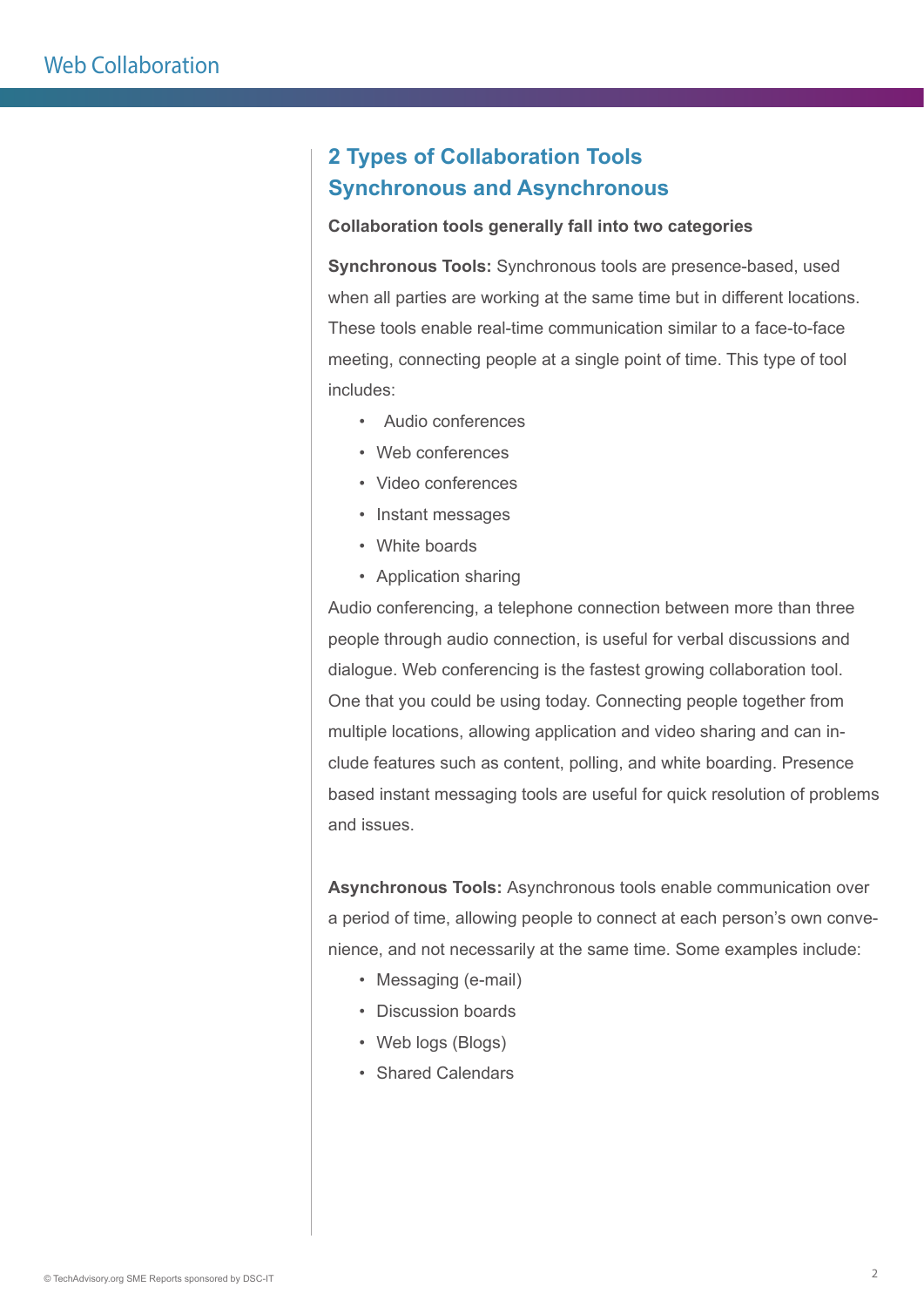"...<br>"...Wainhouse Research1... has highlighted that collaboration solutions such as audio, video, and web conferencing are reducing the need for travel eliminating airfare, taxi, and hotel expenses.<sup>"</sup>

1 Wainhouse Research "Competitive Advantage: The CEO's Guide to the Connected Enterprise",

2 A Frost & Sullivan White Paper, "Meetings around the World: The Impact of Collaboration on Business Performance,"

3 Wainhouse Research, "Collaboration with Teams and Partners: Achieving productivity Gains Inside and Outside Your Business,"

4 Wainhouse Research, "The Vital Role of Web Conferencing in Small & Medium Enterprises Users Reveal Key Applications and Their Value",

# **The Impact of Collaboration on Business Performance**

#### **Increased productivity and reduced costs**

Collaboration tools are enhancing business performance by increasing productivity and cutting costs. Collaboration solutions replace face-toface meetings. Wainhouse Research 1, has highlighted that collaboration solutions such as audio, video, and web conferencing are reducing the need for travel, eliminating airfare, taxi, and hotel expenses. Eliminating travel also eliminates many hours and days of downtime away from the office, reducing stress levels and wear and tear on the business and personal lives of employees.

#### **Improved communications and enhanced coordination**

Collaboration tools help facilitate faster and more effective communications. Presence based instant messaging tools help employees access co-workers immediately, helping them to quickly resolve customers' problems. This increased efficiency results in higher customer satisfaction. Frost & Sullivan2, together with Verizon Business and Microsoft, conducted a research program to learn how collaboration impacts business performance. The results showed that high quality collaboration has a significant and positive impact on financial performance, labour productivity, customer satisfaction, product quality, development, and innovation.

#### **What collaboration technologies do small businesses use?**

Collaboration technologies had their beginnings in telephone and e-mail, but these days they can include everything from intranet portals to video conferencing. Instead of using separate sets of applications, companies are now creating virtual workspaces byassembling these technologies together. While the trend is shifting toward real-time collaboration, asynchronous communications tools are still playing a vital role in organisational interaction. A survey conducted by independent market research firm Wainhouse Research<sup>3</sup> reveals that email, clearly leads in daily usage. Web conferencing falls right behind audio conferencing as a daily or weekly tool. Wainhouse Research<sup>4</sup> has further shown that smaller